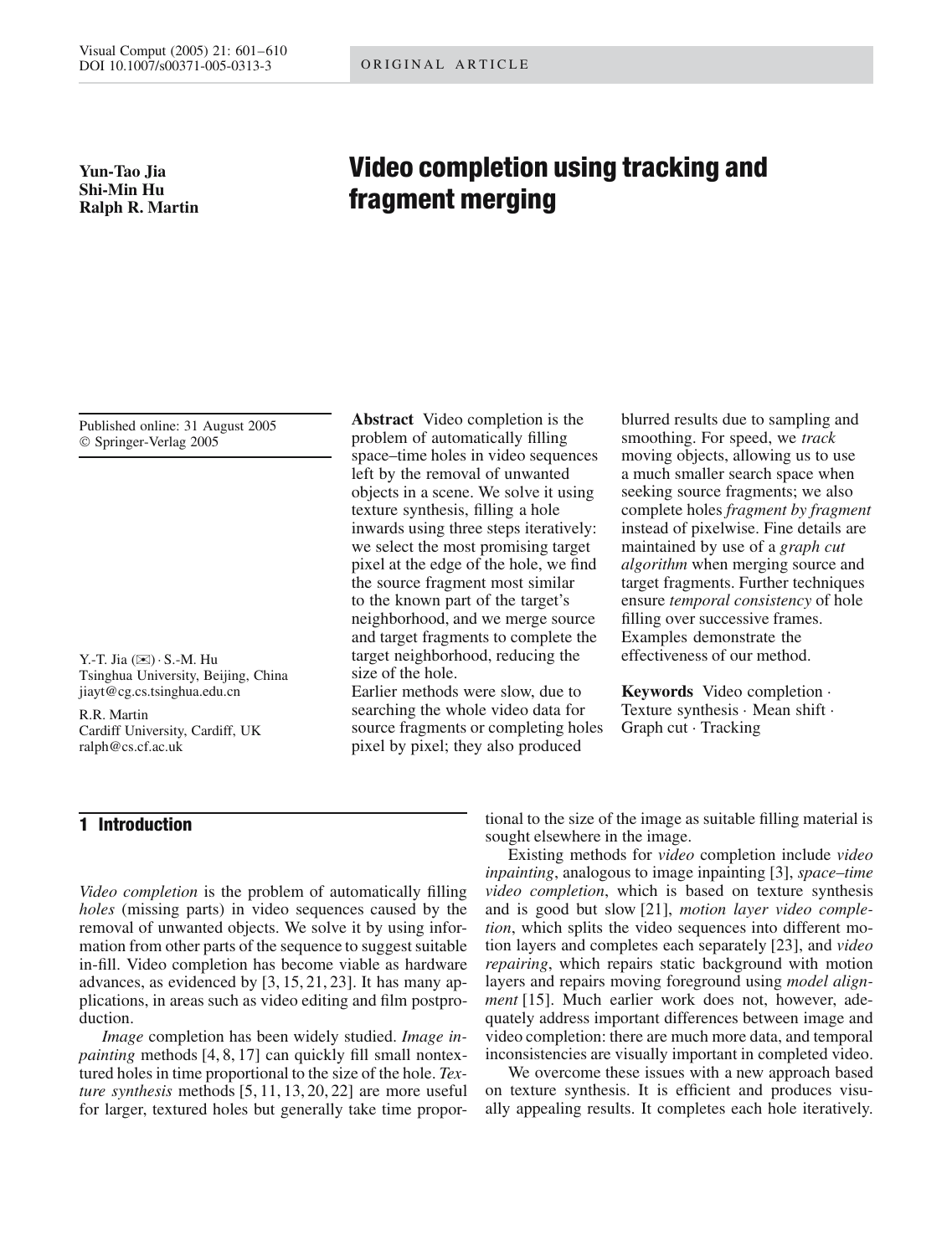Each iteration is divided into three steps. First we select the most promising target pixel at the edge of the hole. A space–time *target fragment* is defined around it; its contents are partially known. Next, we find the source fragment most similar to the known part of the target fragment in a carefully chosen search region of the video. Finally, we merge the source and target fragments to complete the latter, reducing the size of the hole. We use rules to measure each candidate target pixel's *merit* to select the best target. When searching for a suitable source fragment, we *track* moving objects to generate a much smaller relevant search space. We complete holes *fragment by fragment* instead of pixel by pixel to gain further speed. We use a *graph cut* algorithm to merge source and target fragments in a way that retains fine details. Further steps are taken to ensure the *temporal consistency* of completed results over successive frames.

The rest of the paper is organized as follows. We survey prior work in Sect. 2 and outline our new method in Sect. 3. Key ideas are then described in detail in Sects. 4– 7: target pixel selection, tracking to quickly find matching source fragments from suitable parts of the video, use of the graph cut method to merge source and target fragments, and enforcement of temporal consistency. Results, a discussion, and conclusions are given in Sects. 8–10.

# **2 Related work**

We now review prior work on *image* and *video completion*, as well as on *mean shift tracking* and *graph cut image merging*, both used as components of our approach.

### 2.1 Image completion

Video completion basically extends image completion to 3D space–time. We thus consider how existing image completion techniques are relevant to video completion.

There are two main approaches to image completion. *Image inpainting* [4] methods use PDEs to repair minor damage to images. Levin [17] extended this idea by measuring global image statistics and bases inpainting on prior image knowledge as well as local color information. For small, nontextured regions, such methods achieve visually satisfactory results. However, the lack of generated texture in larger more complex reconstructed areas is clearly visible.

*Texture synthesis* methods comprise the other approach. After selecting a *target* pixel whose neighborhood is partially inside the hole, a *source* fragment, with texture matching the target's *known neighborhood*, is sought elsewhere in the image. This source fragment is then merged into the neighborhood of the target pixel. Such methods are suited to filling *large* holes in images. The method in [13] uses these ideas together with hierarchical image approximation and adaptive neighborhood sizes, leading to impressive results, but at high computational cost. Zhang et al. [22] used a method to preferentially select pixels to be filled, choosing better known neighborhoods having low texturing. A graph cut algorithm is used to find the best way to merge the source fragment with the target fragment; we also do so. This approach completes natural images smoothly and quickly.

### 2.2 Video completion

*Video completion* is more challenging for two reasons. Firstly, the amount of data in video sequences is much greater, so texture synthesis methods cannot be directly applied to video completion: searching for a source fragment in the whole video dataset would be much too slow. Secondly, temporal consistency is a necessity; it is *more* important than spatial aliasing in images, due to the eye's sensitivity to motion [21]. Simply completing video sequences frame by frame using image completion methods leads to flickering and is inappropriate.

Bertalmío et al. [3] consider extending image inpainting techniques to video sequences using ideas from fluid dynamics. As before, such video inpainting is useful for filling small nontextured holes in video sequences, but is unsuitable for completing large space–time holes caused by removal of macroscopic objects.

Wexler et al. [21] treat video completion as a global optimization problem, to enforce global spatiotemporal consistency during video completion. They solve the problem iteratively: missing video portions are filled pixel by pixel. Multiple target fragments are considered at different locations for the unknown pixel; for each, it seeks the most similar space–time source fragment elsewhere in the video. The fragments are merged according to similarity criteria to complete the unknown pixel. For speed, this method is performed at several scales using *spatiotemporal pyramids* and nearest-neighbor search algorithms [2]. Overall, however, this approach is slow, and the results appear blurred due to the fragment merging and smoothing operations.

Zhang et al. [23] segment video sequences into different nonoverlapping motion layers, each of which is completed separately. After removal of unwanted video objects in each layer, the method selects a reference frame in each layer and completes that frame. The solution is then propagated to other frames using the known motion parameters. This yields good results but is limited to rigid bodies for which the transformation between frames can readily be determined: for example, their appearance may not vary with time by rotating in three dimensions.

#### 2.3 Mean shift and graph cut

Our method tracks moving objects to limit the search space when trying to find the best source fragment for repair. We use the *mean shift* algorithm [10]. It can rapidly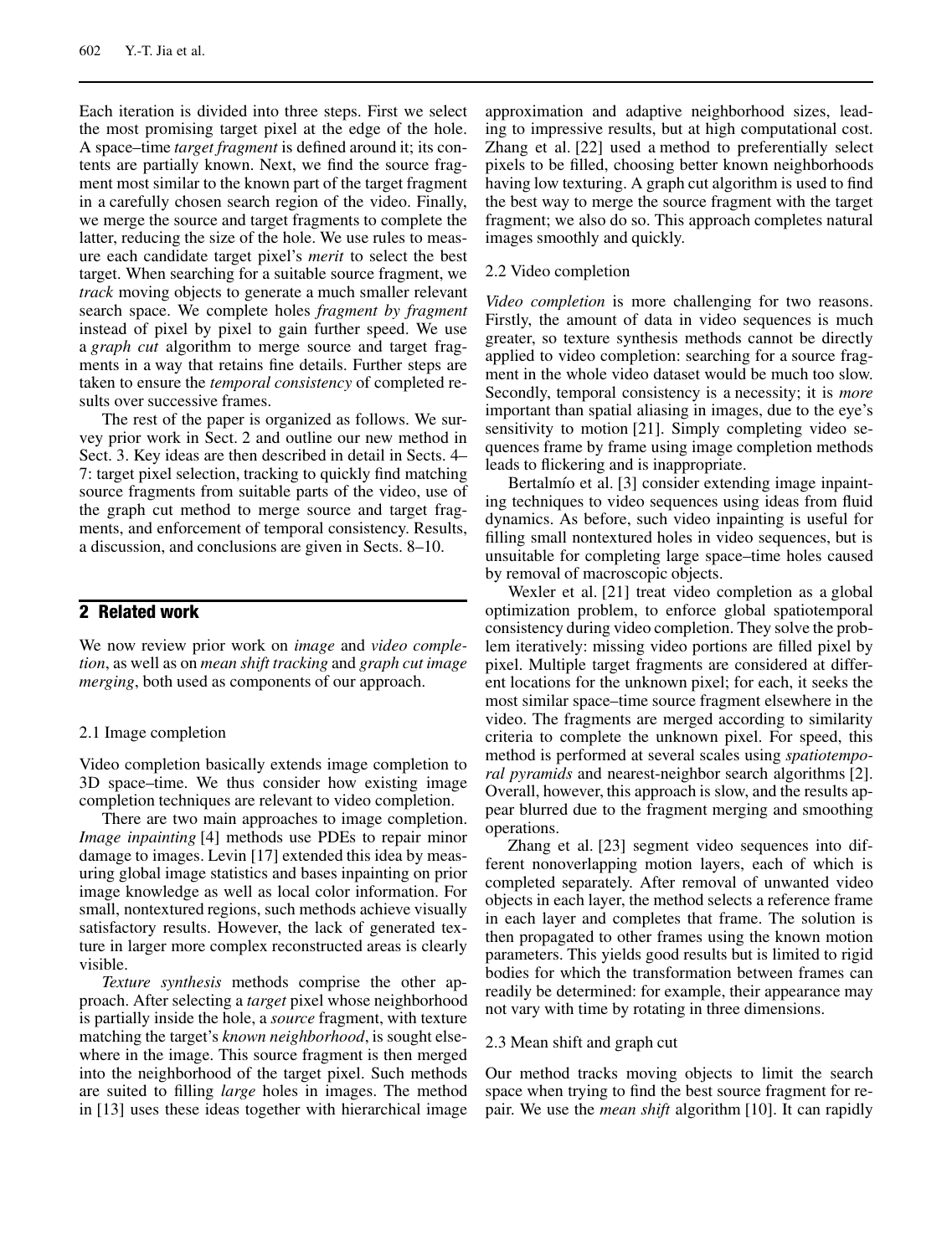and robustly track nonrigid objects in videos using features such as color or texture using a Bayesian framework to find the most probable location for the tracked object in each frame. The mean shift algorithm has been applied to various vision problems, including robust feature space analysis [9], spatiotemporal video segmentation [12], and video tooning [19].

To merge source and target fragments smoothly, we use the *graph cut* technique [7] to find the best boundary between them—we wish to minimize pixel differences across the boundary. It works by expressing the problem as having to find the min-cut in a weighted graph. This method was used by Boykov [6] to segment *N*-dimensional images and later applied to image and video texture synthesis [16], foreground extraction for images [18], and photomontage [1]. It has already found use in fragment merging for filling holes in images in [22] and is well suited to this purpose for video completion.

The next section explains our algorithm in outline.

### **3 Overview and contribution**

Our algorithm is based on texture synthesis; it is efficient and produces temporally coherent results.

The *video completion* problem is: given an input *video sequence*  $V = v(x, y, t)$  with holes *H* where some unwanted objects have been removed during a sequence of frames, represented by a *matte M*, a bitmask indicating locations of each hole, our goal is to fill the holes one by one with plausible (background) pixel values based on the known regions.

Each single hole is filled in an iterative manner. Each time on the iteration, we *complete* a single video *fragment* in the hole. A fragment is a cubical neighborhood around some pixel. The fragment size is chosen according to the scale of the underlying hole in the video sequence. Iteration terminates when the hole has been filled.

A video fragment is completed using texture synthesis. We select a *target fragment T* centered at a pixel at the boundary of the hole; its pixels are partly unknown. We then search appropriate known parts of the video for a *source fragment S* having the greatest similarity to the known part of *T*. If the similarity is too low, we exit this iteration, otherwise, we merge the source fragment *S* with the target fragment *T* to fill unknown pixels in the target fragment (see discussion below).

Video completion must address two main problems: the time taken given the large amount of data and the control of temporal consistency between frames for added pixels. We use three main ideas to resolve these issues:

– **Search pruning using tracking**: To avoid searching the entire video for the best source fragment *S*, we use the *mean shift* method to *track* moving objects. This quickly determines a much smaller search space for plausible source fragments with high similarity to the target fragment. This greatly improves speed.

- **Fragment completion using graph cut:** We complete holes in the video sequence *fragment by fragment*. When merging the source information with the target, we use a *graph cut* algorithm to ensure that pixel differences across the boundary between the original material and the synthesized material are kept as small as possible. This is much faster than *pixel by pixel* video completion yet maintains fine details and produces smoothly merged results.
- **Temporal consistency**: To ensure the temporal consistency of new material and avoid flickering, we do the following: if two target fragments  $T_1$  and  $T_2$  are neighbors in time, we favor choosing corresponding source fragments  $S_1$  and  $S_2$ , which are also neighbors in time. This simple method performs well.

The main contributions of this paper are thus threefold. The first is to introduce tracking into video completion, for two purposes. When selecting target fragments, considering whether a target is trackable is useful for comparing the merit of different targets in order to get a good target *T*. Then, we use tracking to limit the size of the search space for source fragments.

Secondly, we introduce graph cut methods into video completion to find the best seam between a target fragment *T* and a source fragment *S*. This enables us to merge *T* and *S* with the least visible seam while retaining high resolution details. This is crucial when performing fragmentby-fragment, rather than pixel-by-pixel, filling. Thirdly, we preserve temporal consistency during video completion by ensuring consistency of source fragments at adjacent time steps.

The next three sections give further details of each step.

### **4 Optimal target selection**

In order to select a good target video fragment *T* for each iteration, we consider the *merit* of the fragment centered at each pixel in the hole. We take into account two factors: how much information is known in the target fragment and how well the target fragment can be tracked through the video sequence. The former information is stored in an *info map*, *I*, of the same size as the video sequence (or at least as big as the holes) at each pixel that is at the center of a target fragment. The latter information is stored in a similar *trackability map*, *C*. Both are explained shortly in more detail. As holes are filled incrementally, these maps can be quickly updated *locally*, after initial construction.

Suppose  $I_T$  stands for the *info map* value for a target video fragment  $T$  and  $C_T$  for the *trackability map* value.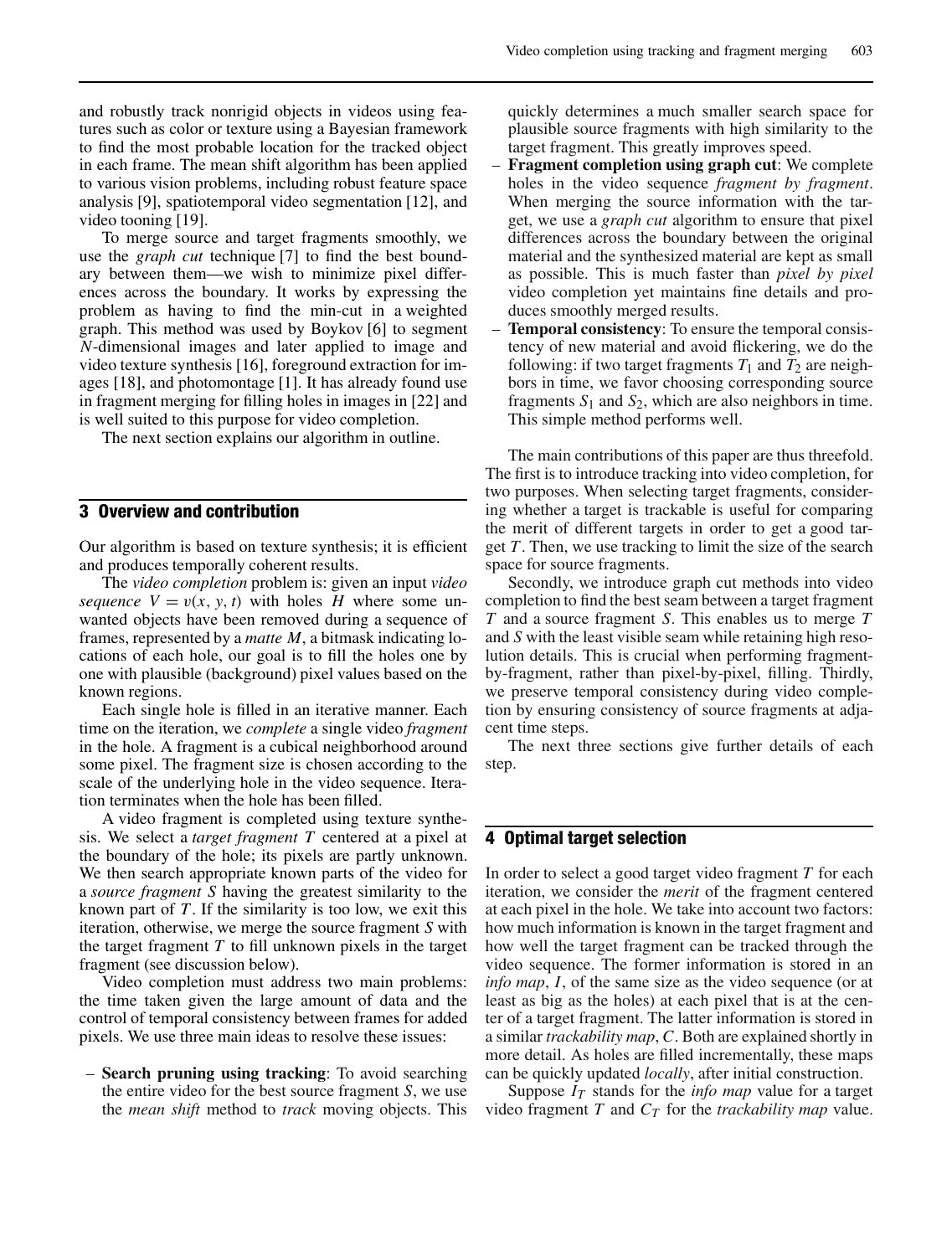

**Fig. 1.** Target selection

We define the overall merit  $O_T$  for the target *T* as:

$$
O_T = I_T + k C_T, \tag{1}
$$

where an optimum choice for *k* seems to be about 2 or 3, to give more importance to  $C_T$ . It is simple to keep  $O_T$ updated as filling occurs, using a sorted list for all targets, allowing us to quickly find the target fragment with maximum merit.

As explained, if a suitable source fragment cannot be found for a given target, we ignore this target and try again with a new target. In practice, many target fragments have almost the same maximum merit value. We thus first select the *N* best target fragments and randomly choose one of them as the target. (We set *N* to about 40; if no suitable source is found, we adaptively increase *N*.)

#### 4.1 Info map

The idea of the *info map* is to tell us how much information is *known* in the target video fragment *T* [13]. Let  $M_v$ be the matte value at pixel  $v(x, y, t)$ . The *info map* value  $I_T$ for *T* is given by:

$$
I_T = \sum_{v \in T} M_v. \tag{2}
$$

Clearly, the *info map* can easily be calculated initially by applying an all-in-one filter of the same size as *T* to the matte and multiplying the result by the negation of the matte, as shown in Fig. 2.

Figure 2 shows that larger values in the *info map* correspond to target fragments having more known neighboring pixels. Such target fragments are preferred (Fig. 1, left, middle). Two candidate targets and surrounding video fragments are marked in red. We prefer the target in the middle figure to the left figure because there is more known information in this video fragment. (We assume for this example that this hole is fixed over time.)

### 4.2 Trackability map

The *trackability map* measures how well a target fragment can be tracked through the video sequence. Trackability is computed for every candidate target fragment. For a target fragment *T* it is measured by the number of unknown pixels that are *trackable* in it—an unknown pixel is trackable



**Fig. 2.** *Top left* to *bottom right*: source frame, its matte, filtered matte, info map. Video data from [21]



**Fig. 3.** *Top left* to *bottom right*: 56th source frame, 100th source frame, image completion of 56th frame, video completion of 100th frame

if and only if there is an adjacent known neighborhood that contains an object that can be tracked through the video. Let  $\tau_v$  be a Boolean value saying whether pixel v is trackable. The trackability  $C_T$  is given by:

$$
C_T = \sum_{v \in T, M_v = 0} \tau_v.
$$
\n<sup>(3)</sup>

Using this information during target selection allows us to give priority to those rare objects which are trackable in the entire video. In Fig. 3, for example, a hole exists in the video across many frames. There are two kinds of objects in this video: a trackable woman and the grass. The left frame can be completed easily because sufficient information (about the grass) can be obtained from many other frames. On the other hand, only a few possibilities exist for correctly completing the right frame, as there are far fewer neighborhoods including the (trackable) woman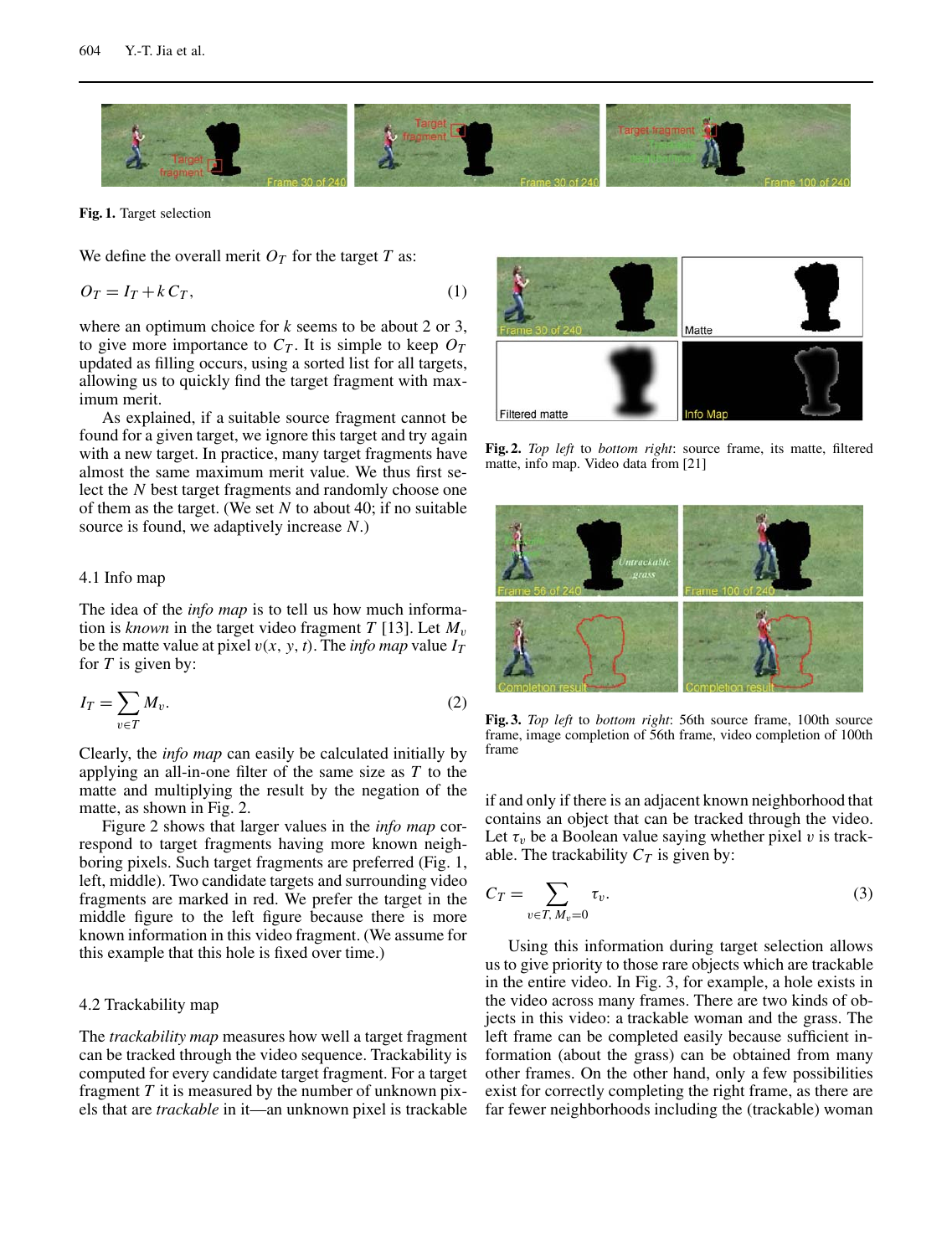

**Fig. 4.** *Top left* to *bottom right*: source frame, trackable target fragments, trackable neighborhoods of target fragments, trackability map of source frame

in an appropriate stance. If we select a target for filling this space–time hole using the left-hand frame, it will be very hard to complete the right frame in a globally temporally consistent way by the time we get to it. It is better to select trackable targets first like those shown in the right-hand frame. This is even more important than choosing a higher info map value. (Fig. 1, right). There is a neighborhood (green dashed lines) containing part of the woman, which can be tracked in the video sequence (Fig. 5). Thus, all unknown pixels in the target fragment are trackable, and we prefer this target fragment, in Fig. 1 (right), to the one in Fig. 1 (middle).

Trackability map computations are very quick for two reasons. Firstly, all pixels inside the same fragment can be considered to share the same neighborhood outside the fragment and so have common trackability information. The trackability map can thus be computed per fragment, rather than pixel by pixel, as shown in Fig. 4. The colored rectangles at the bottom left indicate trackable neighborhoods of various target fragments shown in white at the top right. Secondly, target fragments only exist at the edges of holes, limiting where trackability maps need to be processed.

### **5 Source selection using tracking**

After choosing a target video fragment *T*, we now need to find the most appropriate source video fragment *S*.

We must avoid searching the whole video sequence, which is much too time consuming. Previous solutions [21] used spatial and temporal derivatives to estimate motion parameters of video fragments. The portion of the video to search for a suitable source fragment was restricted according to the motion parameters of the target fragment. This avoids much unnecessary computing, but can be improved. Spatial and temporal derivatives are useful for separating a moving foreground from the background, but less useful for processing static objects. Take

the target in Fig. 1 (left), for example: its spatial and temporal rates of change are approximately zero. Using these motion parameters to limit the search range, *all* the grass must be searched. Generally, then, the search space in [21] is still highly redundant.

Instead, we use tracking to control the search, as shown in Fig. 5. Trackable and untrackable targets are treated differently. If a target is untrackable, as in Fig. 5 (1.1,right), the known video neighborhood around it is not trackable in the video sequence. Such a target fragment has unchanging color and texture throughout the whole sequence and belongs to the background. In part 2 of Fig. 5, for example, the woman is trackable, but all grass remains still and untrackable through the video. The need for global temporal consistency tells us that such background should be filled in the same way in each frame. A global search of the whole video for the best target is pointless, and instead we just search the frame containing the target pixel (any frame is as good as any other): see part 3 in Fig. 5 (right).

For a trackable target, e.g., the part of the woman shown in Fig. 5 (left), a known trackable neighborhood *N* overlaps it (green). This is active through the whole video. The target fragment belongs to a moving object in the video sequence, separate from the stationary background. In this situation, we apply the mean shift tracking algorithm to follow *N* through the video sequence, giving a precise space–time route for *N*(*t*). This gives a set of small windows which include the moving  $N(t)$  in each frame, as shown in part 2 of Fig. 5 (left). The areas to be searched are exactly determined by the tracked neighborhood, marked by green squares in part 3 of Fig. 5 (left).

In both trackable and untrackable cases, we only have to search a small portion of the whole video to find the best source fragment, giving high efficiency.

Apart from the two cases described above, we must also consider the case in which we cannot find a source fragment that is sufficiently similar to the target. For example, take the target fragment shown in the first row of Fig. 7. Using the criteria in Sect. 4, we do not select the target illustrated because of its low *trackability map* value: it only has grass (background) in the known neighborhood around it. The difference between this target and the best source is very large as part of the woman's leg is present in earlier frames in the space–time fragment. We skip such targets (Sect. 7).

# **6 Graph cut fragment updating**

After we have determined both the target and source fragments *T* and *S*, we must combine them to produce an output video fragment. Simply copying target pixels where known, and source pixels otherwise, can lead to an obvi-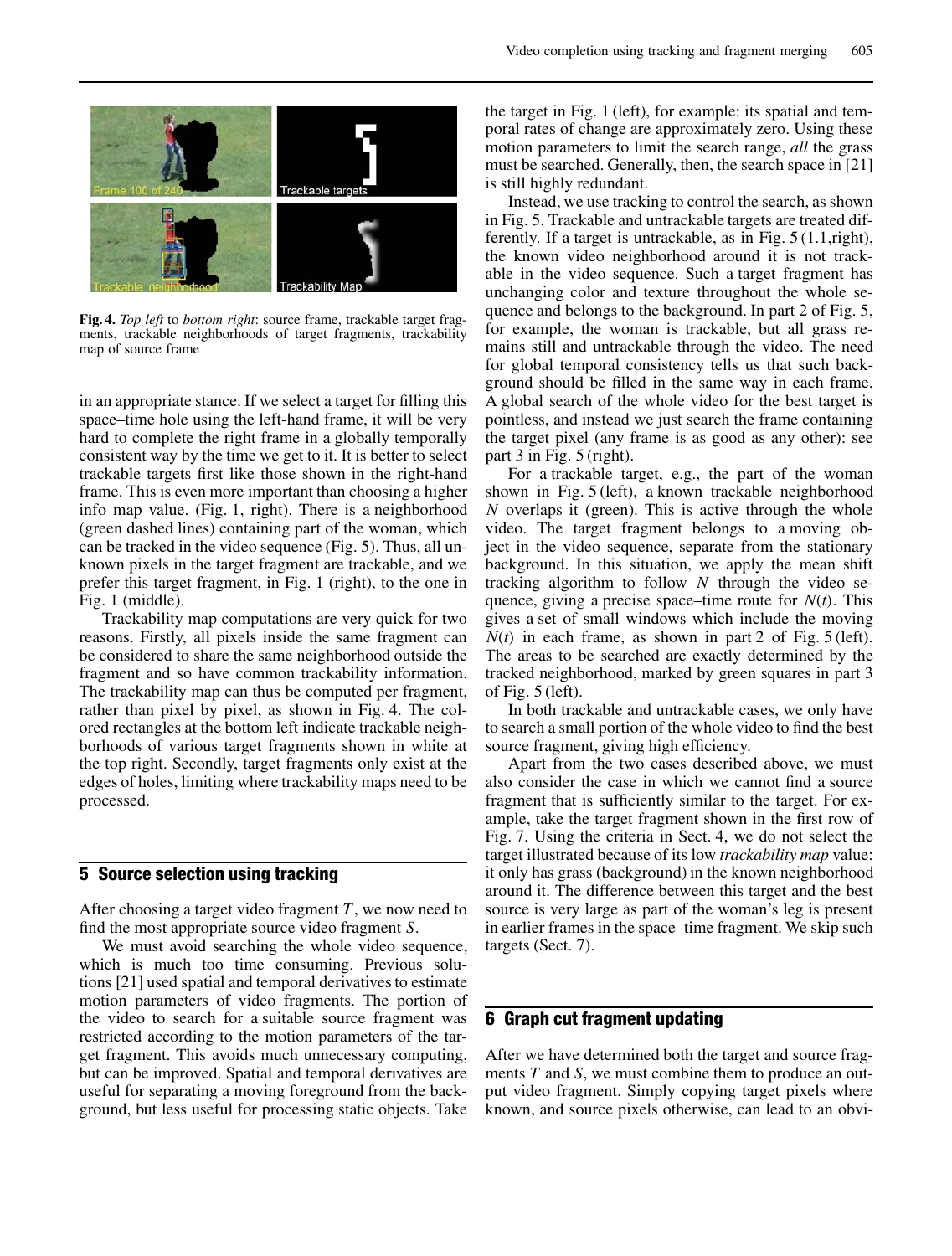

**Fig. 5.** Source search for trackable (*left*) and untrackable (*right*) target fragments

ous join in the output. We avoid this problem by finding the least visible seam between target and source fragments in the overlap region.

The least visible seam is the one for which pixel differences across the seam are as small as possible. The best seam can be found by finding the minimum cut of a weighted graph formed by joining neighboring pixels in a difference image. This *graph cut* method has already been used for merging textures in images [16]. Note that we only apply this method to the region of *overlap*, *O*, of the target and source fragments, which we first have to compute:  $O = T \cap S$ . We compute the color difference values  $c_0$ , expressed as an  $r$ ,  $g$ ,  $b$  vector, at each pixel  $o(x, y, t)$  in the overlap region  $O$ :

$$
c_0 = |c_t - c_s|, \quad o(x, y, t), t(x, y, t), s(x, y, t) \in O, T, S.
$$
\n(4)

We now build an undirected weighted graph *G* using the pixels in *O*. For each edge between a pair of connected pixels  $o_i$  and  $o_j$  in O, with color differences  $c_{o_i}$  and  $c_{o_j}$ , we define the weight  $w_{ij}$  of that edge to be:

$$
w_{ij} = \begin{cases} \kappa \left( 1 - \exp \left( - \frac{\|c_{o_i}\| + \|c_{o_j}\|}{2\sigma^2} \right) \right) & \text{if } N(o_i, o_j) \\ \infty & \text{otherwise,} \end{cases}
$$
 (5)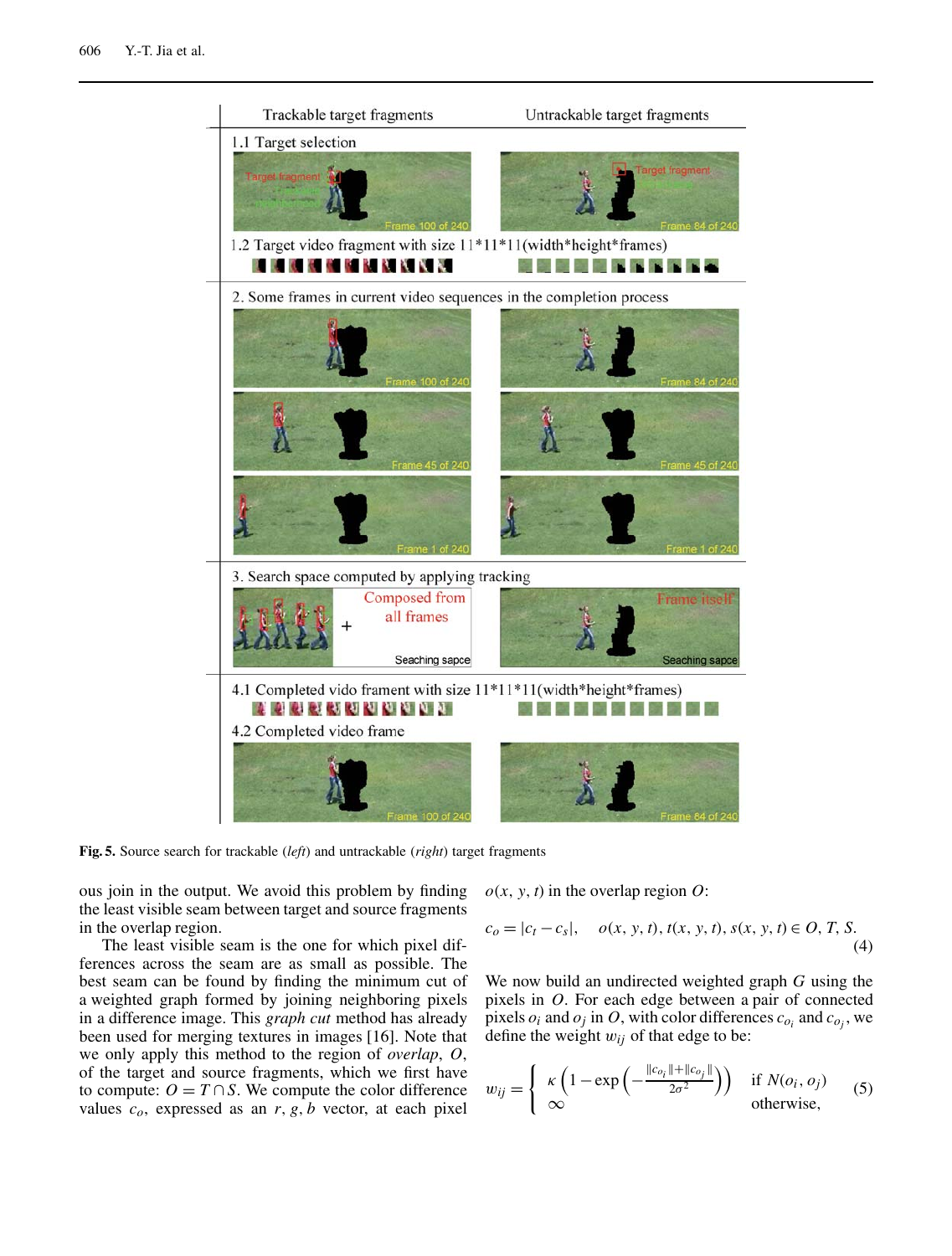

**Fig. 6.** Comparison of graph cut and direct fragment update

where  $\|\cdot\|$  denotes the length of a vector,  $N(.,.)$  returns true if the pixels are six-connected, and  $\kappa$  and  $\sigma$ are constants (about 10 and 5 in practice). This weight is less when corresponding adjacent pixels in *T* and *S* are similar, which is where we want the seam to be. Thus, the best seam is the one giving a minimum cut for graph  $G<sub>S</sub>$ .

The advantages of using the graph cut method are shown in 2D in Fig. 6. On the left is an input image of a wall, with a hole to be filled. At the center is the completed result using graph cut, while on the right is the direct fragment update result from [22] showing a structural discontinuity inside the blue circle.

### **7 Achieving temporal consistency**

Achieving temporal consistency is the other main requirement for video completion: people are highly sensitive to motion. Temporal aliasing is much more important than spatial aliasing in image completion. Consider Fig. 3. The image completion result for frame 56 and the video completion result for frame 100 are incompatible in the same video sequence. The large difference between their backgrounds will produce obvious flicker in the output video. In [21], temporal consistency is achieved using costly global optimization. The objective function forces coherence of all video fragments containing the same completed pixel. To complete one pixel, many source fragments are considered for many target fragments around any unknown pixel, and source fragments are merged according to similarity. In this way, the completed pixel maintains high coherence with all fragments around it, but at high computational cost.

To achieve temporal consistency, we use a simpler approach which encourages the *source fragments* to be temporally consistent with each other. The basic idea is to supplement the current search space for source fragments with an extra region *R*. These extra candidates are chosen to be temporally consistent with previously completed video filling. *R* must be computed explicitly because it is not necessarily included by default in the search region



**Fig. 7.** Supplemental search region

found by the tracking algorithm. Take Fig. 7, for example. During the *i*th iteration of hole filling, we may encounter a target *T* with no trackable neighborhood around it, as explained in Sect. 5, and for which no appropriate source fragment can be found, so we skip this iteration. If later in the *j*th iteration we select a target fragment some frames before *T*, like that marked in Fig. 7, we can complete it successfully as it is trackable through the video sequence (it contains part of a moving leg). If later still, in the *k*th iteration, we select *T* again, this time we can complete it using candidates from the supplemental region *R*.

When searching for the best source fragment, we add a bonus to the similarity measurement between the target and *source fragments in the supplemental region R*. Doing so gives greater weight to such results than ones from elsewhere in the search space, providing temporal consistency in the results.

The idea of the supplemental region is illustrated in Fig. 8. Suppose during the previous completion step we found source fragment  $S_1$  for target fragment  $T_1$  (top line of Fig. 8). We record  $T_1$  and  $S_1$  as a pair in a list *L*. When we select a new target fragment,  $T_2$ , we check the list  $L$  to see if there is any filled target fragment overlapping with *T*<sup>2</sup> in space and within a certain time before or after *T*2. In this example, we find  $T_1$  occurring before the current target  $T_2$ , shown by the yellow arrow in Fig. 8. If more than one such target exists, we prefer ones with greater overlap or, if equal overlap, ones which are more trackable. There is a strong possibility that the best source fragment for  $T_2$ is somewhere just after  $S_1$  in time, in the known portion of the video sequence, and using it will ensure temporal consistency is maintained.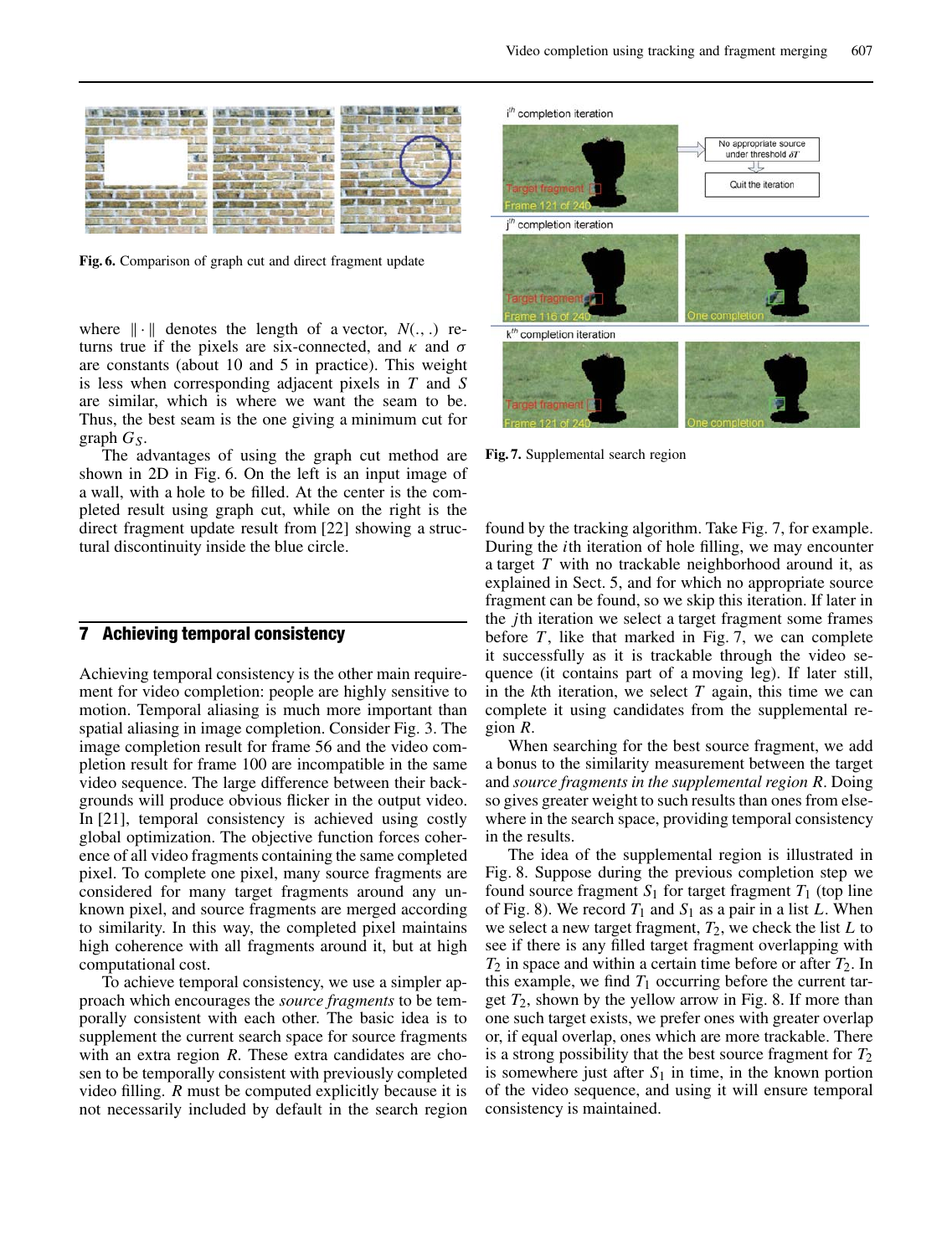

**Fig. 8.** Bonus for supplemental search region

# **8 Results**

Our algorithm has been applied to various videos of complex dynamic scenes. Since the perceived quality of the completed video frames depends on human judgement, rather than mathematical measures, we show some frames taken from video sequences to demonstrate the effectiveness of our method. Processing times are given in Table 1. The time taken is proportional to both the hole size (pixels) and the video length (frames). The former decides the number of filling iterations, while the latter is related to the size of search space.

Figure 9 demonstrate the results from a two-woman video sequence after one woman has been removed. This sequence is tricky as the hole is large. More significantly, in addition to removing the stationary woman, we have also removed the woman walking in and around the hole for tens of frames, as an unwanted side effect. We wish to keep the moving woman, and indeed our filling method successfully puts her back. The visual results and the performance table show that our algorithm is efficient and robust.

## **9 Discussion**

### 9.1 Comparison with Wexler's method

Compared to Wexler's method [21], the main advantage of our algorithm is efficiency. If we spend the same time on source patch searching, we can complete the video  $N^4/K$  times faster than their method, where *N* is the patch size in both algorithms, typically 5, and *K* is their speedup factor due to use of spatiotemporal pyramids (but which also causes blurring), typically 8. One factor of  $N^2$  is due to pixel-by-pixel completion in their case—we fill a whole fragment at once; the second factor of  $N^2$  is due to the number of source patches they must search for each pixel. In practice, our algorithm can find source patches more quickly because our search space is carefully selected by tracking, typically at the scale of a single frame, and theirs is much larger. Our implementation of their algorithm takes over 4 h for the "Space" video example, whereas ours takes 17 min. Another advantage compared to [21] is that our algorithm maintains finer details in the output, as seen, for example, in Fig. 10.

### 9.2 Handling dynamic cameras

We cannot currently deal with scenes from dynamic cameras: scaling, rotation, and other transformations occur between the target and candidate source fragments. Finding a suitable source fragment requires knowledge of the motion parameters of the camera, which is also a problem for [21]. Estimating motion parameters from video sequences *is* possible [14], but even so, the search would be more complex. Secondly, temporal consistency would be more difficult to maintain in dynamic scenes, as the neighborhood would need to take into account the motion parameters of the camera. Thus, extending our algorithm to handle dynamic cameras is not impossible in principle, but it needs further work.

### 9.3 Artifacts

When merging target and source fragments using graph cut, a special case arises at the boundary of the hole. In this case, we should not modify the known part of the video sequence adjacent to the hole but leave it as is and only fill in the unknown pixels. There is thus no need to apply graph

**Table 1.** Timings for video completion using a 2.4-GHz Pentium 4 **CPU** 

| Video                                                   | Length           | Video size                                             | Hole size                                                 | Time for completion     |
|---------------------------------------------------------|------------------|--------------------------------------------------------|-----------------------------------------------------------|-------------------------|
|                                                         | (frames)         | (pixels)                                               | $(pixels \times frames)$                                  | (min)                   |
| Hopping (from $[21]$ )<br>Space<br>(from [21])<br>Beach | 240<br>100<br>83 | $288 \times 96$<br>$320 \times 240$<br>$180 \times 60$ | $1768 \times 240$<br>$1942 \times 100$<br>$609 \times 49$ | 75.25<br>16.75<br>12.00 |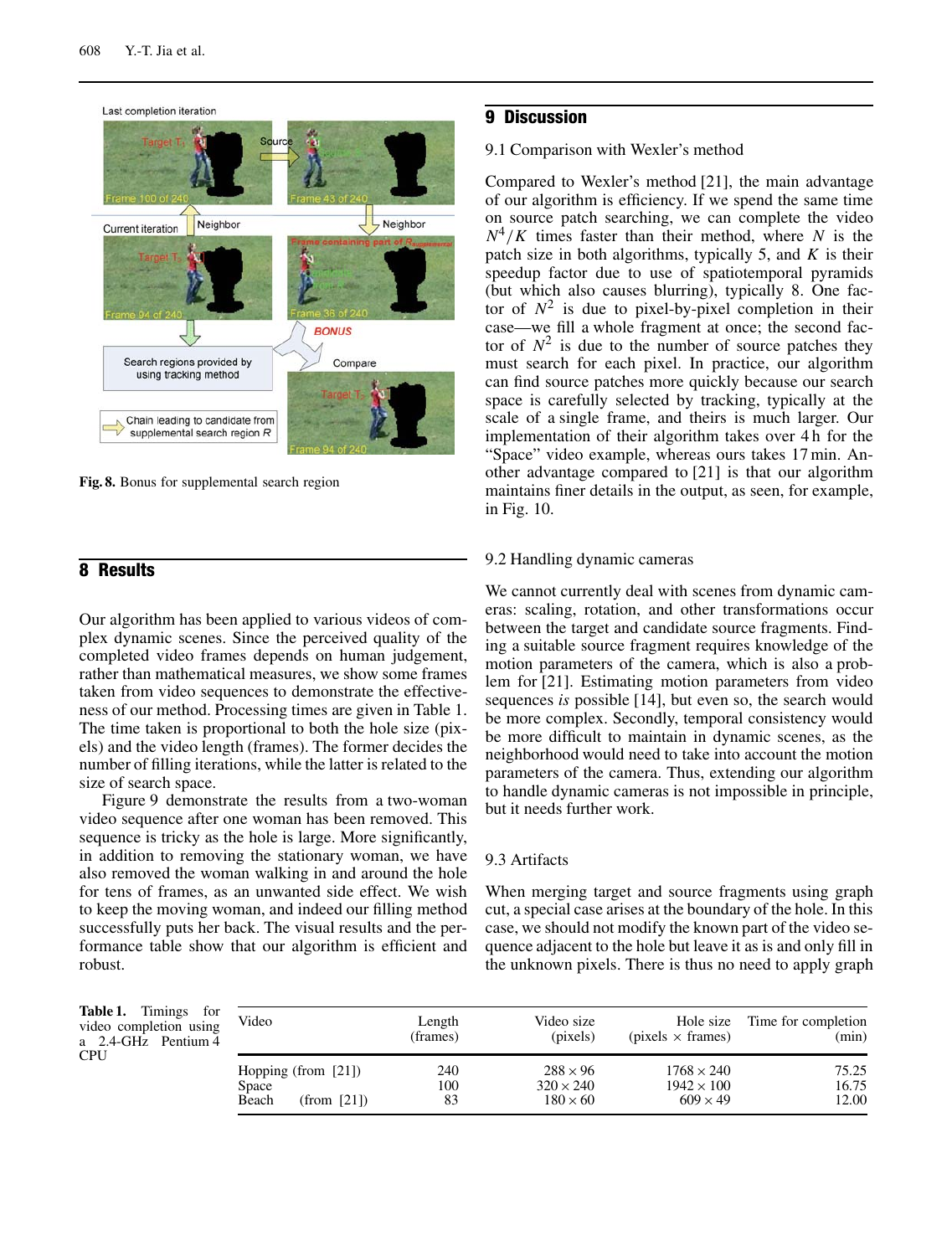

**Fig. 9.** *Top* to *bottom*: input video, removal of stationary woman, filling results



**Fig. 10.** *Left* to *right*: frames 45, 47 of input video, one lady removed, results from [21], our results

cut in this case, and we should just copy from the source fragment to the unknown part of the target fragment. However, this approach can lead to visible artifacts at the edge of the holes, as there is nothing to enforce smoothness of pixel intensities across the edge of the hole (see the earlier discussion).

A simple approach to diminishing such artifacts would be to apply the *border matting* technique from [18].

### 9.4 Loss of tracking

At the beginning of video completion, tracking works very well, as our method selects targets with high trackability. As completion proceeds, cases can arise in which we lose tracking, and we cannot find a good source fragment. In such situations, the supplemental regions explained in Sect. 7 often still provide an appropriate source fragment. If no good source fragment is found in the supplemental region either, we abandon filling this target fragment and select a new target (this happens in less than 10% of cases for all three example videos), as described in Sect. 3. Overall, even when tracking fails, we still get good results.

# **10 Conclusions and future work**

We have given a novel, efficient, and visually pleasing approach to video completion. We carefully select suitable target fragments and limit the search for source fragments using tracking. Holes are filled fragment by fragment with a texture synthesis algorithm, using a graph cut algorithm to find good seams between target and source fragments. Temporal consistency is achieved by further control of source fragment selection to avoid flickering.

Good results have been achieved to date. We wish to extend the work to more complicated and dynamic scenes, involving, for example, complex camera and object motions in three dimensions.